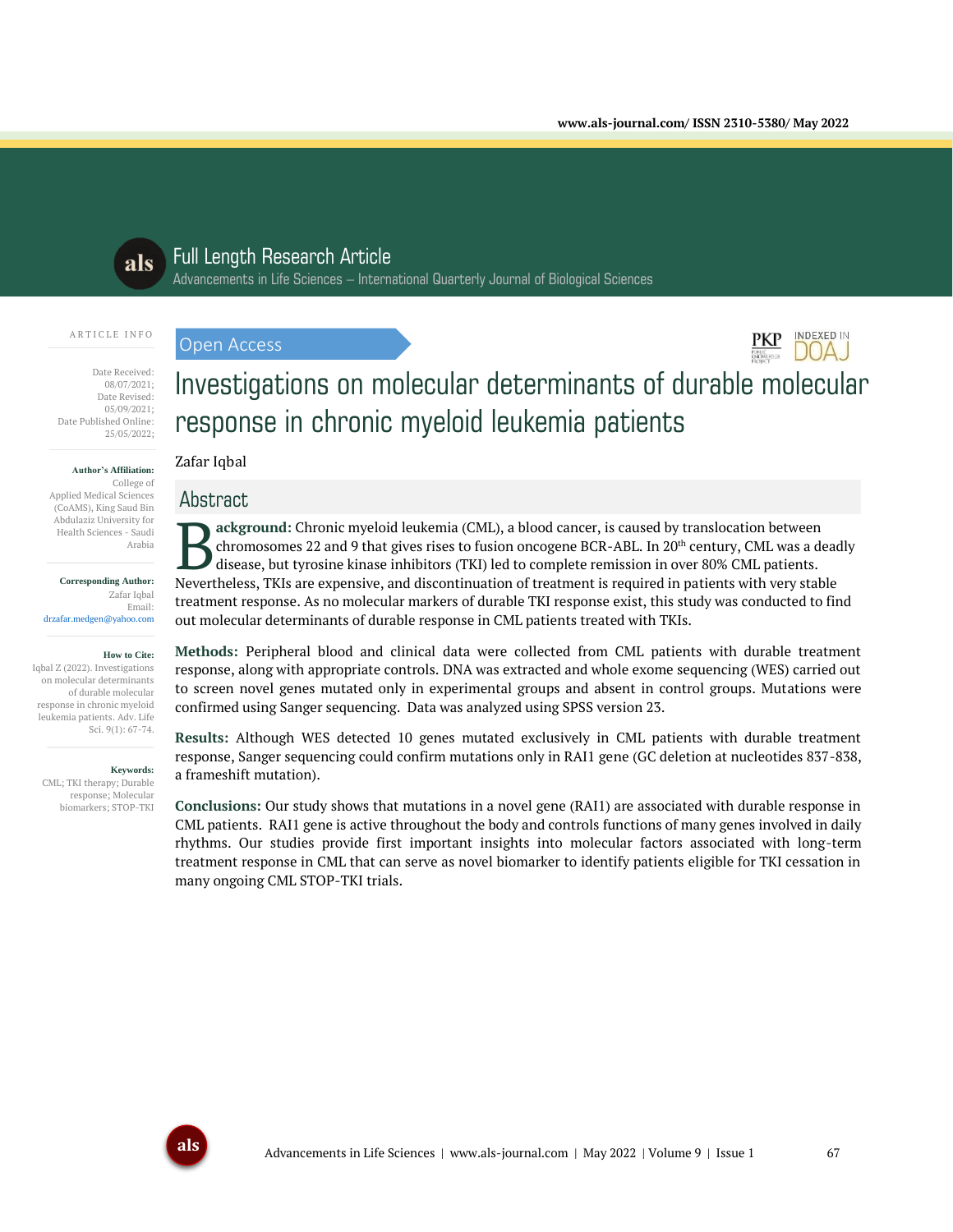You're reading

# Introduction

Chronic myeloid leukemia (CML) is an acquired myeloproliferative neoplasm characterized by the presence of Philadelphia (Ph) chromosome resulting from reciprocal translocation between chromosomes 9 and 22, t (9;22) (q34; q11) [1]. This translocation involves the *ABL1* gene on chromosome 9 and the *BCR*  gene on chromosome 22 and formation of a *BCR–ABL*  fusion gene [2]. This *BCR*–*ABL* is an oncogene which codes for 210 kDa oncoprotein with increased tyrosine kinase activity [3]. Imatinib mesylate (IM) is synthetic tyrosine kinase inhibitor (TKIs) designed as the first specific molecularly targeted drug to inhibit the BCR– ABL fusion protein in CML [4]. In last two decades, IM has been used as a gold standard drug for the treatment of newly diagnosed Ph chromosome positive CML patients [4]. Second and third generation tyrosine kinase inhibitors (TKIs) have further improved survival of CML patients and in recent era the life expectancy of chronic phase CML patients equals to general population at least in developed countries [5]. This led to the idea of cessation of TKI therapy in a subset of CML patients who have long-term response, also known as treatment-free remission.

Although TKI therapy is very effective, it is very expensive that makes initial clinical recommendations of prescribing TKIs for whole life impractical [6]. The expense of targeted therapies may hinder sustaining TKI-based treatment, not only in developing countries but even in developed countries [7,8]. Furthermore, due to high effectiveness of TKI therapy in recent era, achievement of the durable molecular response (log 4.5 reduction BCR-ABL1 transcripts) in about one third of CML patients makes them candidates for cessation of targeted therapy, termed as treatment-free remission (TFR) in recent years [8]. This led to the initiation of TFR trials in CML long-term TKI responders around the world that led to successful TKI-therapy cessation in a subset of CML patients with durable molecular response [9, 10]. Accordingly, recent CML clinical guidelines recommend TFR as a major objective of CML treatment in CML patients with durable or durable molecular response (DMR) for more than two years, in addition to other clinical parameters [11]. Nevertheless, very recent data suggests that about half of the patient subjected to cessation of TKI therapy experienced disease relapse [12]. Currently, clinical criteria to select CML patients with durable molecular response does not include any molecular biomarkers except molecular response monitoring, a parameter that has many levels and therefore has been adopted differently by different CML groups globally [8-12]. Historically, a lot of work has been done to find out biomarkers of inferior outcome of

CML patients but there are very few studies to find out molecular biomarkers of superior outcome, specifically related to TKI treatment, in CML [9,10,13]. Therefore, it is the need of the hour to find out molecular biomarkers of durable molecular response in CML patients that can be utilized to identify patients that candidates for TFR in CML [12, 13]. Keeping that in view, this study was carried out to find novel genomic variants associated with long-term response to TKIs in CML patients by employing next-generation DNA sequencing.

# Methods

# **Patient Selection:**

In this study, 142 Ph-chromosome positive CML patients were recruited who were receiving imatinib mesylate (IM) as first-line therapy and nilotinib (NI) as second-line treatment in case of IM resistance or nonresponsiveness. These CML patients were recruited from Hayatabad Medical Complex (HMC) Peshawar, Khyber Pakhtunkhawa (KP) Pakistan, from January 2012 to Dec 2020. The age/sex matched healthy controls (n=10) were also included. Out of these patients, 123 were chronicphase (CP-), 6 advanced phased (AP-) and 13 blast-crisis (BC-) CML patients. Patient characteristics are provided in Tables 1-2.

Per European LeukemiaNet 2020 recommendations, CP-CML patients with durable major molecular response (log 4.5 MMR for at least three consecutive years) were experimental group (60/142, 42.2%) while CML without durable molecular response (MMR less than  $log 4.5$ , n=63, 44.4%) were control group 1 (11). AP-CML ( $n=6$ , 4.2%) and BC-CML ( $n=13$ , 9.2%) were also included as additional control groups (control groups 2 and 3, respectively). Healthy controls (n=10) were included as control group 4. All response criteria were per European LeukemiaNet (ELN) guidelines 2013 (stated below) as treatment of patients started in Jan 2012 [6]. Study was approved by ethical review boards of participating centers. Consent was taken from the study subjects and the study was conducted in accordance with the Declaration of Helsinki.

# **Clinical Criteria:**

Disease Phases: In the peripheral blood, CML-CP was characterized as the presence of less than 5% blast cells, 15 to 19% basophils, less than 30% blast and promyelocyte cells, and no evidence of blast cells in extramedullary sites [14]. Blasts in blood or marrow 15- 29% or greater than or equal to 30% blasts and promyelocytes (with blasts count less than 30 percent) in blood or bone marrow were classified as CML-AP. The presence of equal to or higher than 30% blasts in blood or bone marrow, as well as blast cells in extramedullary sites other than the spleen, was used to assign BC-CML.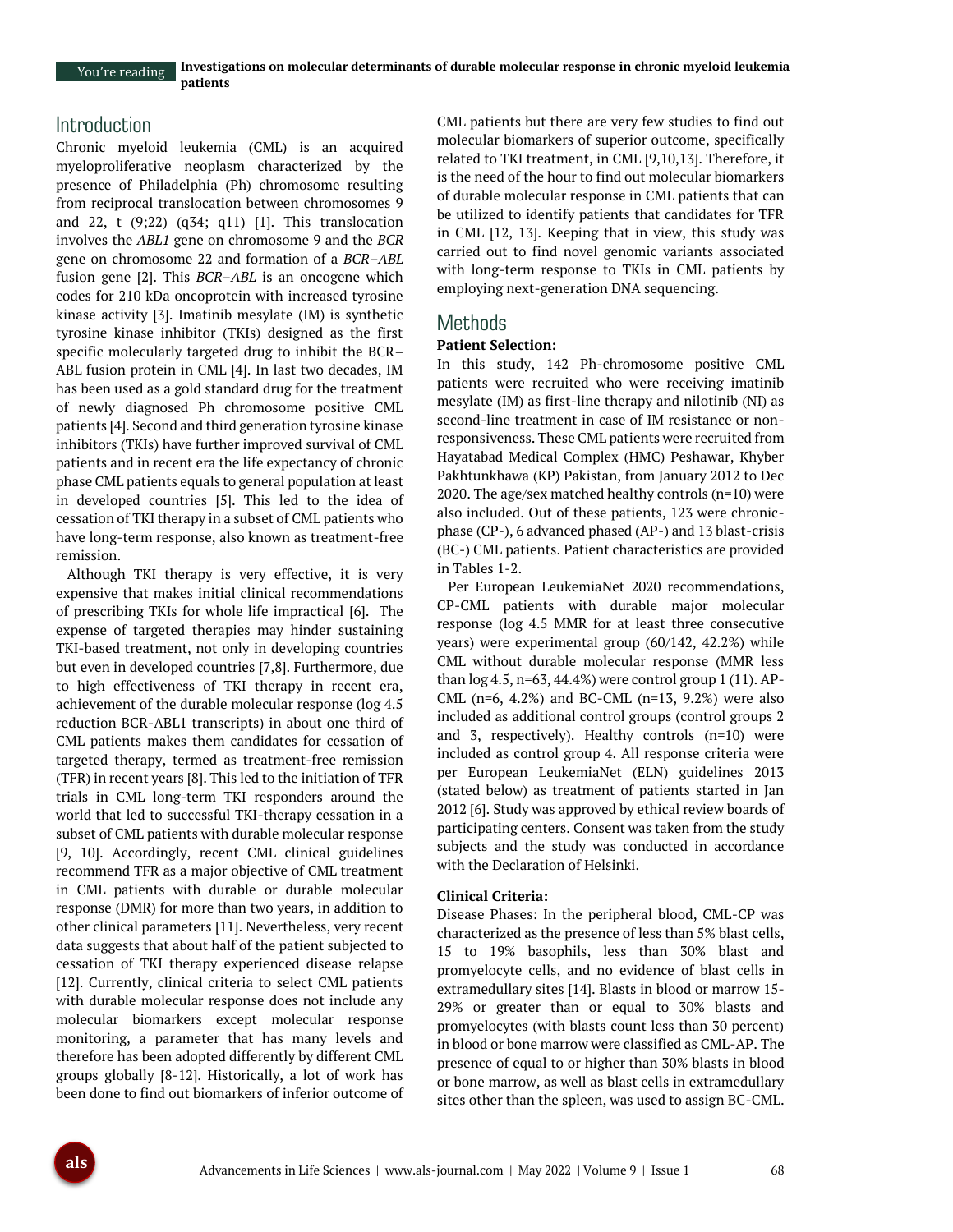## You're reading

**Investigations on molecular determinants of durable molecular response in chronic myeloid leukemia patients**

#### **Response Criteria:**

Complete hematological response (CHR) was defined as platelet count of less than  $450 \times 109$ /L, WBC count of less than  $10 \times 109$ /L, differential count without immature granulocytes and with less than 5% basophils, along with no extramedullary disease and all diseaserelated signs and symptoms have disappeared. Anything less than CHR was taken as partial hematological response (PHR). Complete cytogenetic response (CCyR) was defined as 0%-1% Ph+ cells out of ≥ 200 metaphases by cytogenetic analysis. Partial cytogenetic response (PCyR) was considered as 1-35%; Ph+ cells, minor cytogenetic response (mCyR) as 36– 65% Ph+ cells and minimal cytogenetic response (miCyR) as 66–95% Ph+ cells while no cytogenetic response (nCyR) was taken as Ph+ cells equal to at least 95% (6) .

The ELN response to treatment was considered optimal at 3 months when Ph+ chromosomes were 35%, warning when Ph+ chromosomes were 36-95%, and failure when the percentage of Ph+ chromosomes was >95%. Similarly, optimal response at 6 months when Ph+ 0% and failure when Ph+ chromosomes were >95%, warning when Ph+ 1-35%, and failure when Ph+ >35%. Due to ELN requirements requiring molecular testing for interpretation, we were unable to measure the ELN treatment response at 12 months [6]. The revised ELN guidelines were used to define molecular responses. Major molecular response (MMR) was described as a bcrabl /abl ratio cutoff of  $\leq 0.1\%$ , MR4 was considered as a ratio ≤0.01%, and MR4.5 as ratio of ≤ 0.0032% [6].

#### **Survival definitions:**

(i) From the start of IM therapy until the last follow-up date or the patients expired date, the OS (overall survival) was measured. (ii). PFS (progression-free survival) was measured from the start of first diagnosis to the recorded progression of CML to AP or BC, or until death, whichever came first. The Kaplan-Meier method [15] was used to assess the survival analysis. In those who developed intolerance because of therapy-related side effects, the IM dosage was decreased. If grade 3 or 4 toxicity was detected, the IM treatment was halted. IM therapy was start once again at a decreased dose when the toxicity diminished.

#### **Study approval:**

This study was approved by the institutional ethical review committees of all participating centers which comply with the Declaration of Helsinki [16]. A written informed consent was derived from all participants in the present study.

#### **Patient Treatment:**

Prior to treatment, patients were categorized into various risk categories, using clinical and laboratory data [6, 17]. Patients with CML-CP were given 400 mg of imatinib orally once a day. In IM non-responders or patients with suboptimal cytogenetic response (minor or minimal) after 6 months, the IM dose was increased to 600-800mg daily. Patients with new-onset AP or BC were given 600-800mg IM regular. Nilotinib was used as a first-line treatment in CP patients who developed resistance or intolerance to IM, and as a second-line treatment in AP and BC at a dose of 400mg twice a day, with doses increasing to 600mg to 800mg twice a day if response was low. The patient's reaction to treatment was assessed clinically, and blood counts were checked every 4-8 weeks. At diagnosis, 6 months, 12 months, and yearly thereafter, aspirates from bone marrow were used for cytogenetics and molecular analysis using real-time quantitative PCR, and all definitions for molecular responses were adopted per international guidelines [18].

#### **Sample Collection & DNA extraction**

We utilized EDTA blood collection tubes to extract peripheral blood samples (3-5 mL) (BD Vacutainer Systems, Franklin Lakes, and N.J.). The QIAamp DNA Blood Mini Kit (Qiagen, Hilden, Germany) was used to remove genomic DNA (gDNA) from the entire blood of advanced-stage CML patients [19]. The DNA was quantified with NanoDrop Spectrophotometer (NanoDrop Technologies, Inc., USA) and diluted into 70- 80ng/l aliquots for whole exome sequencing (WES). The rest of the DNA was diluted to 40ng/l for mutation validation and later use on Sanger sequencing. DNA was kept in a -80°C freezer until it was time to test it.

#### **Whole Exome Sequencing (WES)**

WES was carried out at Centre for Genetics and Inherited Diseases, College of Medicine, Taibah University, Medina Saudi Arabia. For library preparation and exome enrichment, we used the SureSelectXT V6-Post Capture Exome package (SureSelect, Agilent). Exonic and intron flanking regions were enriched using Illumina Paired-End Multiplexed Sequencing (SureSelectXT2) according to manufacturer protocol. In a brief, 50ng of DNA was fragmented and tagmentation was performed. Purification and amplification followed the DNA tagmentation process. The amplified DNA libraries were purified with magnetic beads, and target regions were captured with oligos (entire exome), followed by PCR amplification of the enriched libraries. The enriched libraries were quantified using a Qubit fluorometer, and the distribution of library size was calculated using an Agilent Bioanalyzer. Finally, the quantified DNA

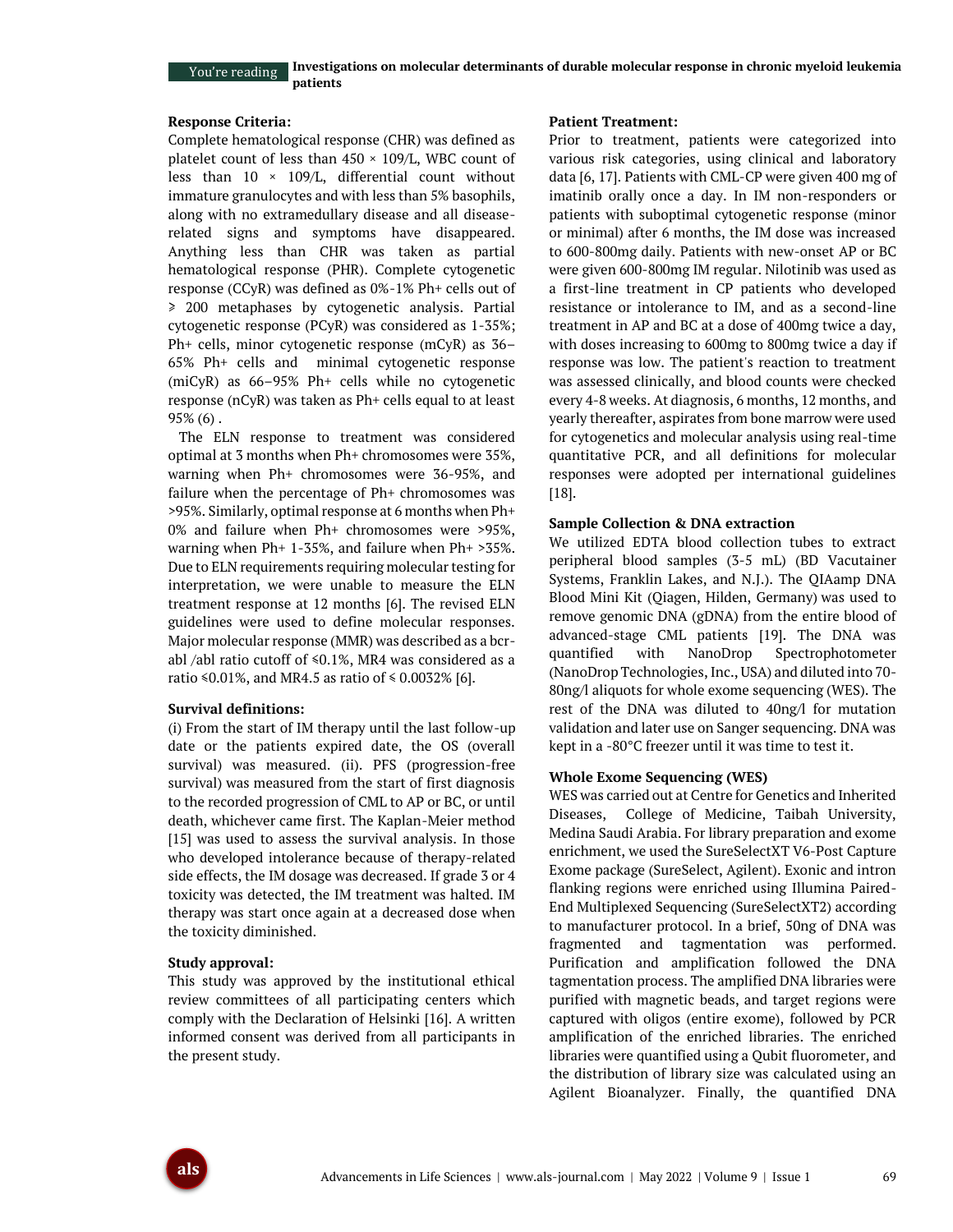libraries were loaded onto a flow cell for cluster generation and whole exome sequencing using an Illumina NextSeq500 computer [20].

#### **Data Analysis for Exome sequencing**

BCL2FASTQ program was used to convert the WES output BCL files to FASTQ files. BWA aligner was used to align the FASTQ files to the human genome (GRCh37/hg19) using the BWA-MEM algorithm. The GATK (Genome Analysis Tool Kit) was used to name variants. Illumina Variant Studio was used to annotate and filter genomic variants [20].

#### **Strategy for variant analysis**

To discover a common biomarker of CML progression, we first focused on DNA repair genes that were mutated in all advanced phase CML patients. WES annotated Excel file and was processed in the following manner: first, all synonymous and intron variants were removed. Second, "rare variants calling" was performed, which was described as a filtration strategy for all variants with less than 70% of allele frequencies. Furthermore, all Tolerant (T) and Benign (B) Variants that had a known prediction were removed. We considered multiple B or T to be B if the frequency of B was 70% or T if the frequency of T was 70%, and all TBB combinations were eliminated. Finally, WES data were examined for driver mutations, which are gene variants that are not found in CP-CML patients but are found in AP-BC CML patients, suggesting that these variants may be involved in disease progression.

#### **Variants validation by Sanger Sequencing**

To confirm the WES-identified variants in PTPN22, TTN, PDLIM4, CACNA1B, CELF2, ANO5, MYO16, TP53, RAI1 and KCNJ12, Sanger sequencing [21] was used. The University of California Santa Cruz genome database browser (http://genome.ucsc.edu/cgibin/hgGateway) was used to obtain specific genomic primers for the variants in detected genes. For sample preparation, a Sanger sequencer, ABI Prism 3730 Genetic Analyzer (Applied Biosystems, California, USA), and ABI PRISM Big Dye Terminator Cycle Sequencing Ready Reaction kits were used (V.3). On CML patients, whole-exome sequencing was performed. We confirmed *RAI1* gene since it is associated with good response to imatinib. The *RAI1* gene, which is active throughout the body and regulates the functions of many genes involved in daily rhythms, had different frameshift mutations.

#### **Statistical Analysis of patient data**

Based on the normality test, we presented absolute numbers and percentages for categorical variables, as well as mean and median with an adequate measure of variance for continuous variables. Association between

two groups for categorical data were compared using Chi-Square or Fisher's exact test. For continuous data, the two-sample independent test or the Mann Whitney U test was used, depending on the normality hypothesis. For ≥3 groups, analysis of variance (ANOVA) or Kruskal-Wallis test was utilized. All statistical tests were performed using [SAS/STAT] software version 9.4 (SAS Institute Inc., Cary, NC, USA.) and for statistical computing, R foundation was used (Vienna, Austria). The Sokal risk score was determined according to the literature description [17].

# **Results**

Overall, 142 CML patients were included in the study, with mean age of 35.5 (range: 9-67) year and male to female ratio of 1.6:1. The mean hemoglobin, WBC count and platelet count were 10.1, 317.9 and 400.2, respectively. CP-, AP- and BC-CML phase patients were 123 (86.6%), 6 (4.2%) and 13 (9.2%), respectively. The mean age of CP, AP, and BC CML patients was 35.5, 35.6 and 38.1 years, respectively (p=0.42). Overall, male was more affected than females at all disease phases with male to female ratio of 1.5:1, 2:1 and 1.6:1 for CP-, APand BC-CML, respectively (p=0.02). Furthermore, CP-CML were significant different from advanced phase patients with respect to male to female ratio, hemoglobin level, WBC count, platelet count and hepatomegaly (Table 1).

|                        | <b>Patients Group</b> | Statistical               |                |              |  |
|------------------------|-----------------------|---------------------------|----------------|--------------|--|
| <b>Characteristics</b> | CP-CML, N             | AP-CML, N                 | <b>BC-CMLN</b> | significance |  |
|                        | $(\%)$                | (%)                       | (%)            |              |  |
| # of Patients          | 123 (87.2)            | 6(4.3)                    | 13(8.5)        | $P=0.05$     |  |
| Age (in years)         |                       |                           |                |              |  |
| Mean (range)           | 35.5 (9-67)           | 35.6 (27-43) 38.1 (29-50) |                | $P=0.4$      |  |
| Gender                 |                       |                           |                |              |  |
| Male                   | 74 (60.2)             | 4(66.67)                  | 8(66.7)        | $P=0.02$     |  |
| Female                 | 49 (39.8)             | 2 (33.33)                 | 4(33.3)        |              |  |
| Ratio of Male: Female  | 1.5:1                 | 2:1                       | 2:1            |              |  |
| Hemoglobin (g/dL)      |                       |                           |                |              |  |
| Mean: 10.1             |                       |                           |                | $P = 0.0642$ |  |
| $<$ 12g/dl             | 69 (56.1)             | 5(83.3)                   | 9(75)          |              |  |
| >12g/dl                | 14 (11.4)             | 1(16.7)                   | 3(25)          |              |  |
| WBC count $(* 109/L)$  |                       |                           |                |              |  |
| Mean: 317.9            |                       |                           |                |              |  |
| 50                     | 20 (16.3)             | 1(20)                     | 2(16.7)        | $P = 0.0184$ |  |
| $\frac{5}{50}$         | 64 (52)               | 5(80)                     | 10 (83.3)      |              |  |
| Platelets (× 109/L)    |                       |                           |                |              |  |
| Mean: 400.2            |                       |                           |                |              |  |
| <450                   | 75 (61)               | 4(66.7)                   | 10(83.3)       | $P = 0.05$   |  |
| $>/-450$               | 33 (26.8)             | 2(33.3)                   | 2(16.7)        |              |  |
| Splenomegaly           |                       |                           |                |              |  |
| <5cm                   | 4(3.3)                | (0)                       | (0)            | $P = 0.06$   |  |
| 5-8cm                  | 9(7.3)                | 1(16.7)                   | 3(25)          |              |  |
| >8cm                   | 70 (56.9)             | 5(83.3)                   | 9(75)          |              |  |
| No splenomegaly        | 40 (32.5)             | (0)                       |                | $P = 0.0044$ |  |
| Hepatomegaly           | 35 (28.5)             | 4(66.7)                   | 8(66.7)        | $P = 0.0014$ |  |
| Anemia                 | 97 (78.9)             | 5(83.3)                   | 9(75)          | $P = 0.9807$ |  |
| Pregnant               | 4(8.2)                | (0)                       | (0)            | $P = 0.2090$ |  |

**Table 1:** Comparison of demographic and laboratory parameters between CP-, AP- and BC-CML patients.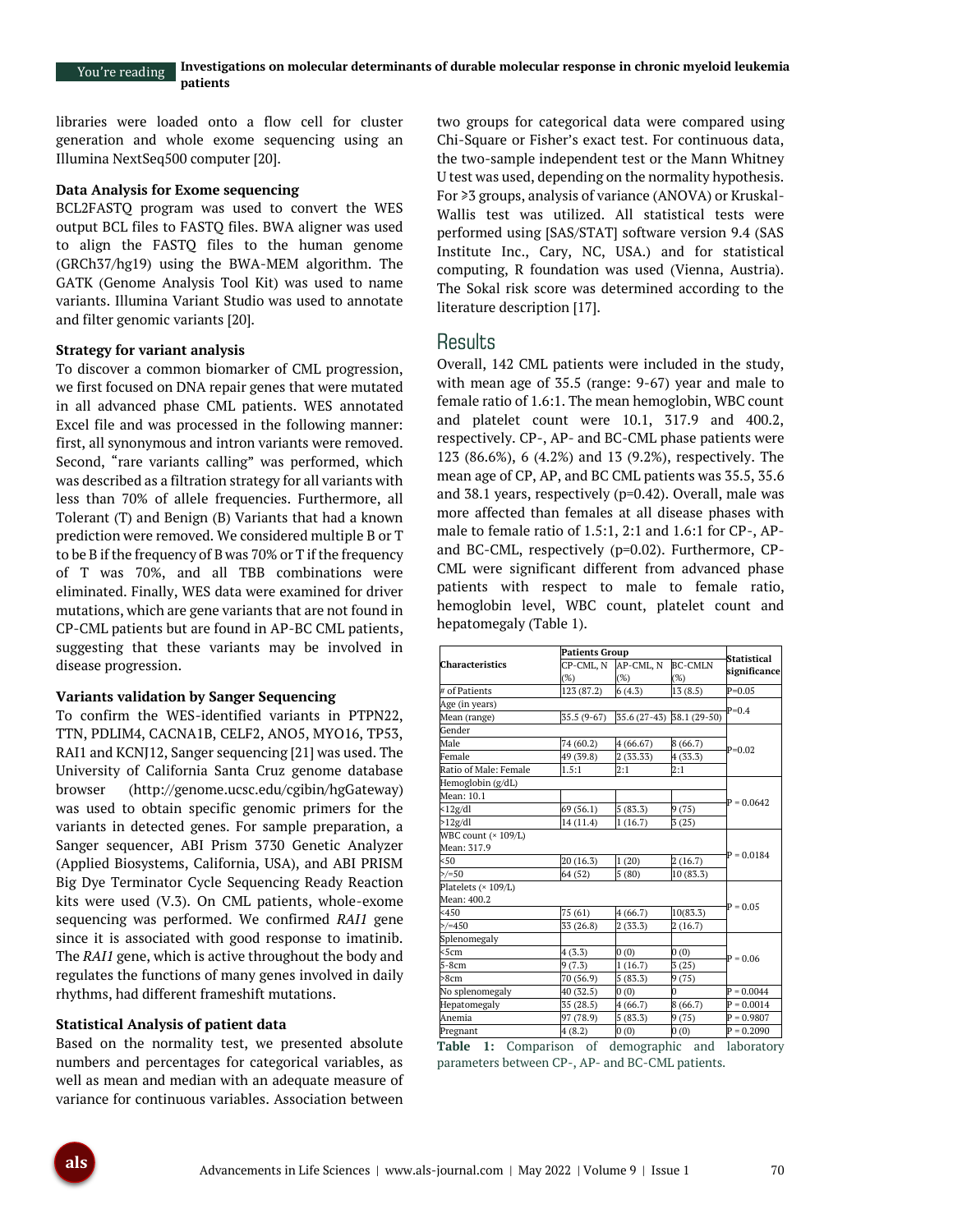Overall, 66.7% (82), 4 (66.7%) and 7 (53.8%) of CP-, APand BC-CML patients received standard imatinib dose, respectively. About 33.3% (41) CP-CML switched from interferon to imatinib. All patients resistant or intolerant to imatinib were switched to standard dose nilotinib. Other second generation and third generation TKIs were not available. Mean follow-up of CP-, AP- and BC-CML was 66, 28 and 14.2 months, respectively. Among CP-CML patients, 60 (42.2%) had durable molecular response (log 4.5 MMR durable for at least three consecutive years) while 63 (44.4%) CP-CML patients did not quality criteria for DMR. Therefore, our CML patients were grouped into CP-CML with DMR (experimental group), CP-CML without DMR (control group 1), AP-CML (control group 2) and BC-CML (control group 4) patients. It is important to mention that as all CP-CML patients in experimental group and control group 1 had at least MMR, both groups had no statistical difference with respect to clinical features, except durable molecular response.

#### **Exome sequencing**

### **Initial screening for mutations for genes related to durable response**

In initial WES screening, mutations were detected in PTPN22, TTN, PDLIM4, CACNA1B, CELF2, ANO5, MYO16, TP53, RAI1 and KCNJ12 for CP-CML with durable MMR (experimental group). Mutations in these genes were not detected in any of control groups as well as in healthy controls (Table 2)

|                                                  | <b>Patients Group</b> |                  |                          |                             |  |
|--------------------------------------------------|-----------------------|------------------|--------------------------|-----------------------------|--|
| <b>Characteristics</b>                           | CP-CML, N<br>(%)      | AP-CML, N<br>(%) | <b>BC-CMLN</b><br>$(\%)$ | Statistical<br>significance |  |
| <b>Sokal Score</b>                               |                       |                  |                          |                             |  |
| <0.8 (low risk)                                  | 29 (23.6)             | 0                | 0                        |                             |  |
| $0.8 - 1.2$<br>(intermediate risk)               | 52 (42.3)             |                  |                          | P < 0.05                    |  |
| $>1.2$ (high risk)                               | 40 (32.5)             | $6(100\%)$       | 13 (100%)                |                             |  |
| Imatinih                                         | 82 (66.7)             | 4 (66.7)         | 7(53.8)                  | $P = 0.7260$                |  |
| Nilotinib as 2nd<br>Line                         | 41 (33.3)             | 4 (66.7)         | 8(61.5)                  | $P = 0.0065$                |  |
| Interferon                                       | 41 (33.3)             | 0(0)             | 0(0)                     | $P = 0.0038$                |  |
| Mean Follow up<br>time (months)                  | 66 (48-180)           | 28 (14-41)       | 14.2 (12-28) NA          |                             |  |
| <b>Survival Status</b>                           |                       |                  |                          |                             |  |
| Confirmed deaths                                 | 10<br>(8.1)           | 0(0)             | 9(69.2)                  | $P = 0.0003$                |  |
| Alive at last follow<br>up (overall<br>survival) | 113(91<br>.9)         | 6(100)           | 4 (30.8)                 | $P = 0.0003$                |  |

**Table legends**: WES: Whole Exome Sequencing, WBC; White blood Cells, CP; Chronic Phase, AP; Accelerated Phase, BC; Blast Phase, CP-CML; Chronic Phase-Chronic Myeloid Leukemia, AP-CML; Accelerated Phase-Chronic Myeloid Leukemia, BC-CML; Blast Phase-Chronic Myeloid Leukemia.

**Table 2:** Comparison of clinical data between three phases of CML.

#### **Mutation validation by Sanger Sequencing**

Sanger sequencing was employed to confirm mutations in PTPN22, TTN, PDLIM4, CACNA1B, CELF2, ANO5, MYO16, TP53, RAI1 and KCNJ12 in all patient groups. We could confirm RAI1 gene mutation (GC deletion at nucleotides 837-838) in our experimental group (CP-CML patients with durable MMR) but in none of other control groups. Bioinformatics analysis revealed that this two-nucleotide deletion leads to frameshift mutation at amino-acid 279 (Gln279fs) which leads to change in all amino-acids downstream of Gln279 in RAI1 protein (Table 3). It shows that this RAI1 mutation is associated with durable MMR in CML patients and could be potential new biomarker for durable molecular response in CML patients treated with tyrosine kinase inhibitors.

| Gene Name         | <b>DNA</b> change        | Protein<br>change | Effect                                 | <b>Putative Impact</b> |
|-------------------|--------------------------|-------------------|----------------------------------------|------------------------|
| <b>PTPN22</b>     | $c$ 2135-4deIT           |                   | Splice region variant & intron variant | LOW                    |
| <b>TTN</b>        | c.10361-5delT            |                   | Splice_region_variant & intron_variant | LOW                    |
| <b>PDLIM4</b>     | c.-62 -60delTGC          |                   | 5 prime UTR variant                    | <b>MODIFIER</b>        |
| <b>CACNA1B</b>    | c.501C > G               | p.Asn167Lys       | Missense variant                       | <b>MODERATE</b>        |
| CELF <sub>2</sub> | c.-93 -93delGAGA         |                   | Upstream gene variant                  | <b>MODIFIER</b>        |
| CELF <sub>2</sub> | c.-93 -93insGAGAGA       |                   | Upstream gene variant                  | <b>MODIFIER</b>        |
| ANO <sub>5</sub>  | $c.*113d$ e $\Pi$        |                   | 3 prime UTR variant                    | <b>MODIFIER</b>        |
| MYO16             | c.*170 *179delTTGTGTGTGT | ×                 | 3 prime UTR variant                    | <b>MODIFIER</b>        |
| TP <sub>53</sub>  | c.-181 -179deIAAA        | $\sim$            | 5 prime UTR variant                    | <b>MODIFIER</b>        |
| RAI1              | c.837 838delGC           | p.Gln279fs        | Frameshift variant                     | <b>HIGH</b>            |
| <b>RAI1</b>       | $c.840$ del $G$          | p.Gln280fs        | Frameshift variant                     | <b>HIGH</b>            |
| <b>KCN312</b>     | $c.-52C>T$               | ×                 | 5 prime UTR variant                    | <b>MODIFIER</b>        |

**Table 3:** Novel genes variants associated exclusively with longterm CML responders to imatinib and absent in all control groups.

# **Discussion**

CML was associated with younger age in our patient groups. We found mean age of CP, AP, and BC CML patients to be 33.5, 35.6 and 38.1 years in our studies, which is in accordance with various other studies [23]. Bansal et al. reported median age of 38 years in newly diagnosed Indian CML patients [24]. Two previous studies published from Pakistan have reported median ages of 38 and 37 years for CML patients [25]. In contrast to our study a study conducted in Atlanta reported the median age for CML patients was 74.8 years [27].

In our studies, 42.2% of CP-CML patients had durable molecular response (MMR durable for at least three consecutive years). Similarly, a study conducted in UK showed that 35% imatinib-treated CML patients showed durable MMR [26]. Another study carried out in Pakistan reported 86% MMR and 39% durable molecular response [25].

The goal of current management of patients with chronic phase chronic myeloid leukemia (CML) is to reach treatment-free remission with durable deep molecular remission (DMR) being the prerequisite. Therefore, Second-generation tyrosine kinase inhibitors can induce deeper and faster remission than imatinib. Nilotinib was noted to provide the highest rate of MMR among other TKIs [28]. a retrospective observational study conducted in --- found that patients with chronicphase CML who had been prescribed a first line imatinib. A durable molecular response was observed in 50% and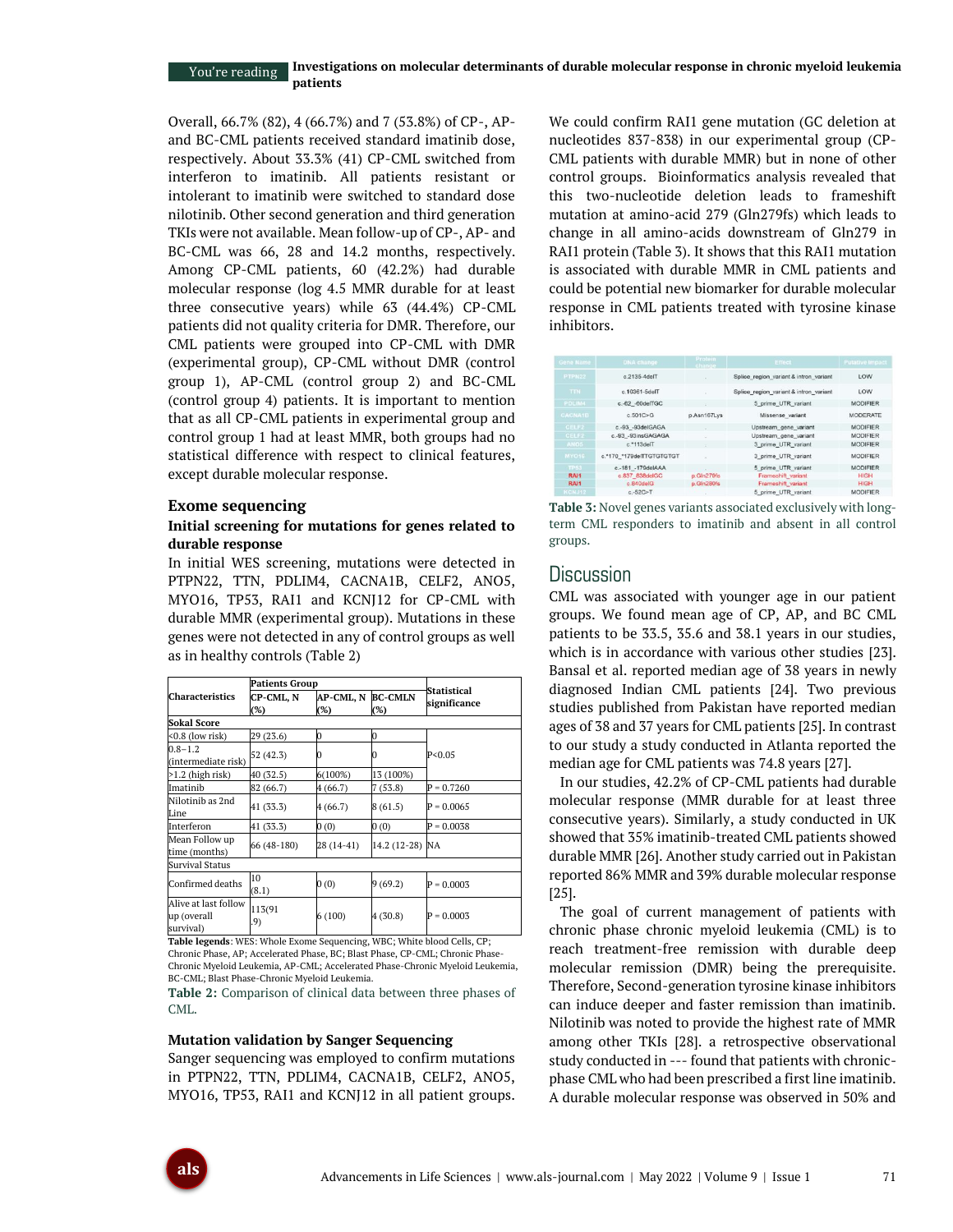29% of the patients, however more durable molecular responses were observed in patients who receive a second-generation TKI second line 77% and 44% of evaluable patients with ≥13 months follow-up [29].

Finding CML patients who achieve DMR has clinical significance as these patients are candidates for TFR and discontinuation of TKI therapy which is focus of many ongoing clinical trials [30]. Unfortunately, no reliable biomarkers of DMR and TFR are currently available that can early identify such CML patient groups [31]. In our studies, exome sequencing of CP-CML patients' groups with DMR found RAI gene mutation (GC deletion at nucleotides 837-838, corresponding to frameshift mutation at amino-acid 279/ Gln279fs). This mutation was detected in all DMR CP-CML patients but in none of non-DMR CP-CML, AP-CML, BC-CML or healthy controls. RAI gene has never been reported in any type of leukemia or other related diseases [32].

*Retinoic acid-inducible* or *induced gene 1* (*RAI-1*) was firstly identified as a main regulator of neuronal and glial differentiation induced during a mouse model of embryonal carcinoma cell line after treatment with high doses of retinoic acid [32]. At the transcriptional level, retinoids regulate gene expression in a variety of cells and tissues. Downstream regulatory molecules such as enzymes, transcription factors, cytokines, and cytokine receptors are all transcriptionally regulated by retinoic acid. The role of retinoid signaling pathways in the regulation of synaptic plasticity and learning has been demonstrated in animal models. (ref11). The *RAI1* gene provides instructions for making a protein that is active in cells throughout the body, particularly nerve cells (neurons) in the brain. Located in the nucleus of the cell, the RAI1 protein helps control the activity (expression) of certain genes [32]. Most of the genes regulated by *RAI1* have not been identified. Mutations causing decreased amount of *RAI1* gene are responsible for a phenotype like 17p11.2 deletion syndrome [33]. However, studies suggest that this protein controls the expression of several genes involved in daily (circadian) rhythms, such as the sleep-wake cycle. The *RAI1* protein also appears to play a role in development of the brain and of bones in the head and face (craniofacial bones) [32].

*RAI1* is a dosage-sensitive gene. Several studies have indicated that the chromosomal segment of RAI1 gene is critically involved in both SMS and Potocki–Lupski syndrome with deletions and duplications, respectively [34]. Murine models of SMS, deletions of the area containing *RAI1* or focused on targeted gene inactivation, cause the vast majority of the clinical features seen in the SMS patients (craniofacial anomalies, obesity, unusual circadian rhythm, and seizures) [35]. However, murine models with duplication

incorporating *RAI1* or with additional duplicates of *RAI1* showed entirely restricting aggregates in hyperphagia, body weight, percent of muscle to fat ratio, anxiety, social and behavioral conduct, and hyperactivity [36].

A recent study identified two SNPs (rs9907986 and rs4925102) in the 5′-upstream region (5′-UTR) as putative regulatory elements to investigate the possible involvement of RAI1 in the pathogenesis of neuropsychiatric disorders [37, 38]. These two SNPs, which fall within the binding sites for the transcription factors *DEAF1* and the retinoic acid RXRα-RARα, account for 30–40% of the variance in *RAI1* mRNA expression in the prefrontal and temporal cortex, respectively. A recent study found a mutation in *DEAF1* in a patient with clinical features like the normal SMS but negative for both the 17p11.2 deletion and *RAI1* mutations, further supporting the function of *DEAF1* in controlling *RAI1* expression identified by exome sequencing [39].

Genetic variations are associated with clinical responses to Imatinib Mesylate. The human organic cation transporter 1 (OCT1; SLC22A1) has been reported to be the main influx transporter involved in IM uptake into CML cells. IM response may be influenced by genetic variations and/or changes in hOCT1 expression. When compared to the IM-responder group, the hOCT1 gene was significantly downregulated in the samples of the IM-resistant group ( $p = 0.0211$ ), according to a study of 69 CML patients [6]. Moreover, IM uptake is mediated by the hOCT1 protein generated by the solute carrier 22 gene (SLC22A1). A study has investigated the impact of few single-nucleotide polymorphisms (SNPs) of SLC22A1 on mediating resistance and/or good response to IM among 278 Malaysian CML patients. Results showed as compared to the IM good response group, allelic frequencies of heterozygous (CG) and homozygous variant (GG) genotypes of SLC22A1 C480G were significantly higher in the IM-resistant group (41.8% versus 30.3% and 10.9% versus 4.5% with P values of 0.047 and 0.048, respectively) [40].

In nearly all cases, patients who relapsed in these trials remained sensitive to TKIs and regained MMR upon retreatment. Based on these findings, Imatinib is highly effective in most patients with CML-CP; patients who respond are likely to live substantially longer than those treated with earlier therapies [5]. Achieving CCyR correlated with PFS and overall survival but achieving MMR had no further predictive value. Only restricted CML patients will currently maintain a TFR. While this target appeals to young patients and those without other comorbidities, we agree that it will eventually become the therapy goal for all CML patients if we can find ways to increase the rate of effective discontinuation with a minimum of side effects. As a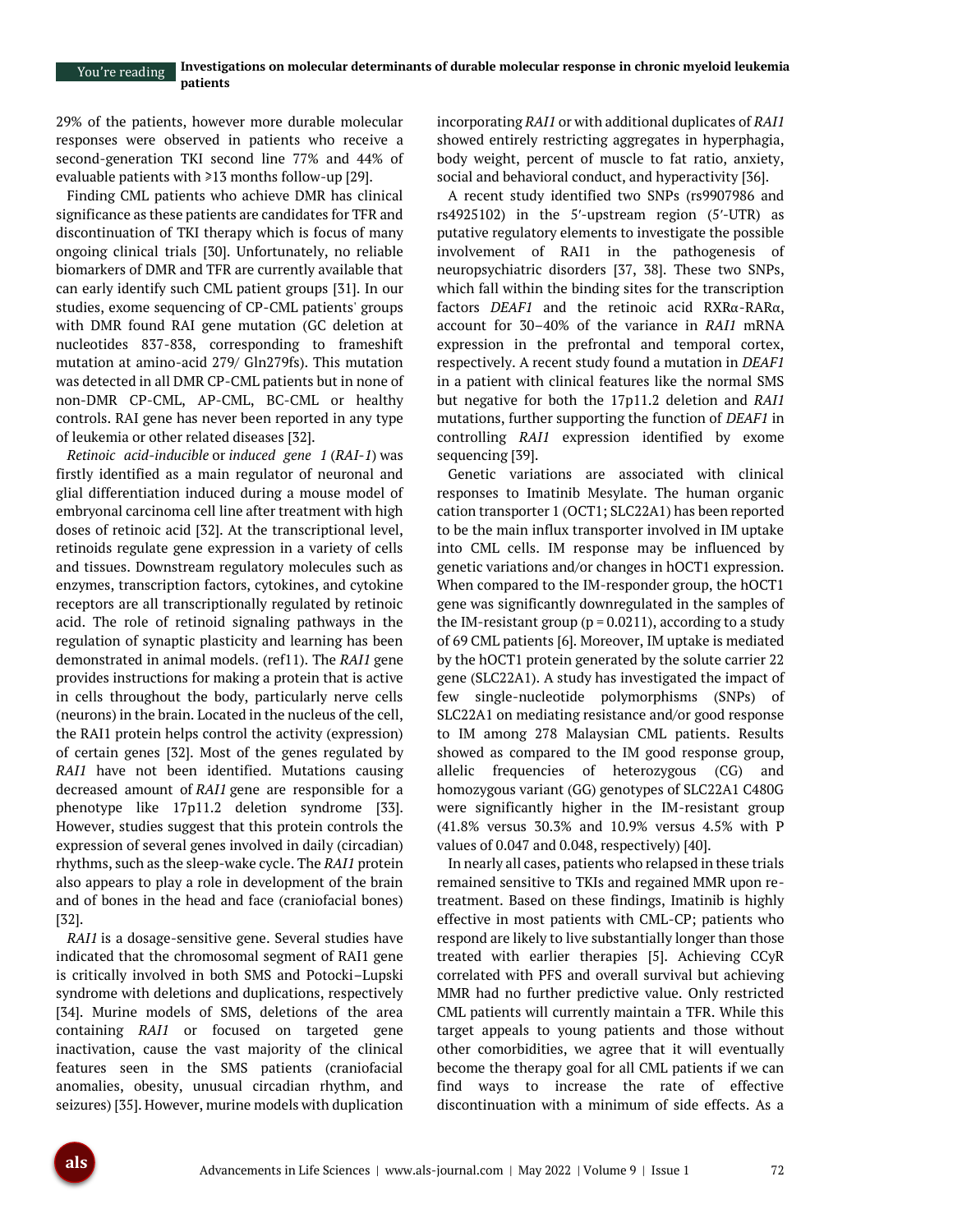result, efforts to incorporate TFR through biological and clinical research programs must also consider logistic procedures that are simpler than those currently recommended, in order to expand the TFR option to a larger population of CML patients around the world.

# Competing Interest

The author declares that he has no conflict of interest.

# References

- 1. Frazer R, Irvine AE, McMullin MF. Chronic Myeloid Leukaemia in the 21st Century. Ulster Medical Journal, (2007); 76(1): 8-17.
- 2. Kang ZJ, Liu YF, Xu LZ, Long ZJ, Huang D, Yang Y, et al. The Philadelphia chromosome in leukemogenesis. Chinese Journal of Cancer, (2016); 35:48.
- 3. Togasaki E, Takeda J, Yoshida K, Shiozawa Y, Takeuchi M, Oshima M, et al. Frequent somatic mutations in epigenetic regulators in newly diagnosed chronic myeloid leukemia. Blood Cancer Journal, (2017); 7(4): e559.
- 4. Pophali PA, Patnaik MM. The Role of New Tyrosine Kinase Inhibitors in Chronic Myeloid Leukemia. Cancer Journal. (2016); 22(1): 40-50.
- 5. Haznedaroglu IC. Monitoring the Response to Tyrosine Kinase Inhibitor (TKI) Treatment in Chronic Myeloid Leukemia (CML). Mediterranean Journal of Hematology and Infectious Diseases. (2014); 6(1): e2014009.
- 6. Ben Hassine I, Gharbi H, Soltani I, Teber M, Farrah A, Ben Hadj Othman H, et al. hOCT1 gene expression predict for optimal response to Imatinib in Tunisian patients with chronic myeloid leukemia. Cancer Chemotherapy and Pharmacology, (2017) ; 79(4): 737-745.
- 7. Chen Q, Jain N, Ayer T, Wierda WG, Flowers CR, O'Brien SM, et al. Economic Burden of Chronic Lymphocytic Leukemia in the Era of Oral Targeted Therapies in the United States. Journal of Clinical Oncology, (2017); 35(2): 166-174.
- 8. D Irani YD, Hughes A, Clarson J, Kok CH, Shanmuganathan N, White DL, et al. Successful treatment-free remission in chronic myeloid leukaemia and its association with reduced immune suppressors and increased natural killer cells. British Journal of Haematology, (2020); 191(3): 433-441.
- 9. D Makhtar SM, Husin A, Baba AA, Ankathil R. Genetic variations in influx transporter gene *SLC22A1* are associated with clinical responses to imatinib mesylate among Malaysian chronic myeloid leukaemia patients. Journal of Genetics, (2018); 97(4): 835-842.
- 10. D Shih YT, Cortes JE, Kantarjian HM. Treatment value of secondgeneration BCR-ABL1 tyrosine kinase inhibitors compared with imatinib to achieve treatment-free remission in patients with chronic myeloid leukaemia: a modelling study. Lancet Haematology, (2019); 6(8): e398-e408.
- 11. Saußele S, Richter J, Hochhaus A, Mahon FX. The concept of treatment-free remission in chronic myeloid leukemia. Leukemia, (2016); 30(8): 1638-47.
- 12. Gong Z, Zheng L, Tang Z, Chen Z, Wang W, Bai S, et al. Role of complexity of variant Philadelphia chromosome in chronic myeloid leukemia in the era of tyrosine kinase inhibitor therapy. Annals of Hematology, (2017); 96(3): 501-504.
- 13. Baccarani M, Deininger MW, Rosti G, Hochhaus A, Soverini S, Apperley JF, et al. European LeukemiaNet recommendations for the management of chronic myeloid leukemia. Blood, (2013); 122(6): 872-884
- 14. Cortes JE, Talpaz M, O'Brien S, Faderl S, Garcia-Manero G, Ferrajoli A, et al. Staging of chronic myeloid leukemia in the imatinib era: An evaluation of the World Health Organization proposal. Cancer, (2006); 106(6): 1306-1315.
- 15. Kaplan E and Meier P. Nonparanietric estimation from incomplete observations. Journal of the American Statistical Association, (1958); 53(282): 457-481.
- 16. Goodyear MD, Krleza-Jeric K, Lemmens T. The Declaration of Helsinki. The BMJ, (2007); 335(7621): 624-5.
- 17. Sokal JE, Cox EB, Baccarani M, Tura S, Gomez GA, Robertson JE, et al. Prognostic discrimination in "good-risk" chronic granulocytic leukemia. Blood, (1984); 63(4): 789-799.
- 18. Baccarani M, Saglio G, Goldman J, Hochhaus A, Simonsson B, Appelbaum F, et al. Evolving concepts in the management of chronic myeloid leukemia: recommendations from an expert panel on behalf of the European Leukemia Net. Blood, (2006); 108(6): 1809-1820.
- 19. Cumbo C, Impera L, Minervini CF, Orsini P, Anelli L, Zagaria A, et al. Genomic BCR-ABL1 breakpoint characterization by a multistrategy approach for "personalized monitoring" of residual disease in chronic myeloid leukemia patients. Oncotarget, (2018); 9(13): 10978-10986.
- 20. Al-Asiri S, Basit S, Wood-Trageser MA, Yatsenko SA, Jeffries EP, Surti U, et al. Exome sequencing reveals MCM8 mutation underlies ovarian failure and chromosomal instability. Journal of Clinical Investigation, (2015); 125(1): 258-262.
- 21. Tsiatis AC, Norris-Kirby A, Rich RG, Hafez MJ, Gocke CD, Eshleman JR et al. Comparison of Sanger sequencing, pyrosequencing, and melting curve analysis for the detection of KRAS mutations: diagnostic and clinical implications. The Journal of Molecular Diagnostics, (2010); 4: 425-432.
- 22. Slager RE, Newton TL, Vlangos CN, Finucane B, Elsea SH. Mutations in RAI1 associated with Smith-Magenis syndrome. Nature Genetics, (2003); 33(4): 466-8.
- 23. Kuntegowdanahalli LC, Kanakasetty GB, Thanky AH, Dasappa L, Jacob LA, Mallekavu SB, et al. Prognostic and predictive implications of Sokal, Euro and EUTOS scores in chronic myeloid leukaemia in the imatinib era-experience from a tertiary oncology centre in Southern India. Ecancermedicalscience, (2016); 10: 679.
- 24. Bansal S, Prabhash K, Parikh P. Chronic myeloid leukemia data from India. Indian Journal of Medical and Paediatric Oncology, (2013); 34(3): 154–158.
- 25. Zaidi U, Kaleem B, Borhany M, Maqsood S, Fatima N, Sufaida G, et al. Early and durable deep molecular response achieved with nilotinib in high Sokal risk chronic myeloid leukemia patients. Cancer Management Research, (2019); 11: 1493-1502.
- 26. de Lavallade H, Apperley JF, Khorashad JS, Milojkovic D, Reid AG, Bua M, et al. Imatinib for newly diagnosed patients with chronic myeloid leukemia: incidence of durable responses in an intentionto-treat analysis. Journal of Clinical Oncology, (2008); 26(20): 3358-63.
- 27. Rousselot P, Cony-Makhoul P, Nicolini F, Mahon FX, Berthou C, Réa D, et al. Long-term safety and efficacy of imatinib mesylate (Gleevec®) in elderly patients with chronic phase chronic myelogenous leukemia: results of the AFR04 study. American Journal of Hematology, (2013); 88(1): 1-4.
- 28. Heibl S, Buxhofer-Ausch V, Schmidt S, Webersinke G, Lion T, Piringer G, et al. A phase 1 study to evaluate the feasibility and efficacy of the addition of ropeginterferon alpha-2b to imatinib treatment in patients with chronic phase chronic myeloid leukemia (CML) not achieving a deep molecular response (molecular remission 4.5)-AGMT\_CML 1. Hematological Oncology, (2020); 38(5): 792-798.
- 29. Milojkovic D, Cross NCP, Ali S, Byrne J, Campbell G, Dignan FL, et al. Real-world tyrosine kinase inhibitor treatment pathways, monitoring patterns and responses in patients with chronic myeloid leukaemia in the United Kingdom: the UK TARGET CML study. British Journal of Haematology, (2021); 192(1): 62-74
- Cortes J, Rea D, Lipton JH. Treatment-free remission with firstand second-generation tyrosine kinase inhibitors. American Journal of Hematology, (2019); 94(3): 346-357.
- 31. Irani YD, Hughes A, Clarson J, Kok CH, Shanmuganathan N, White DL, et al. Successful treatment-free remission in chronic myeloid